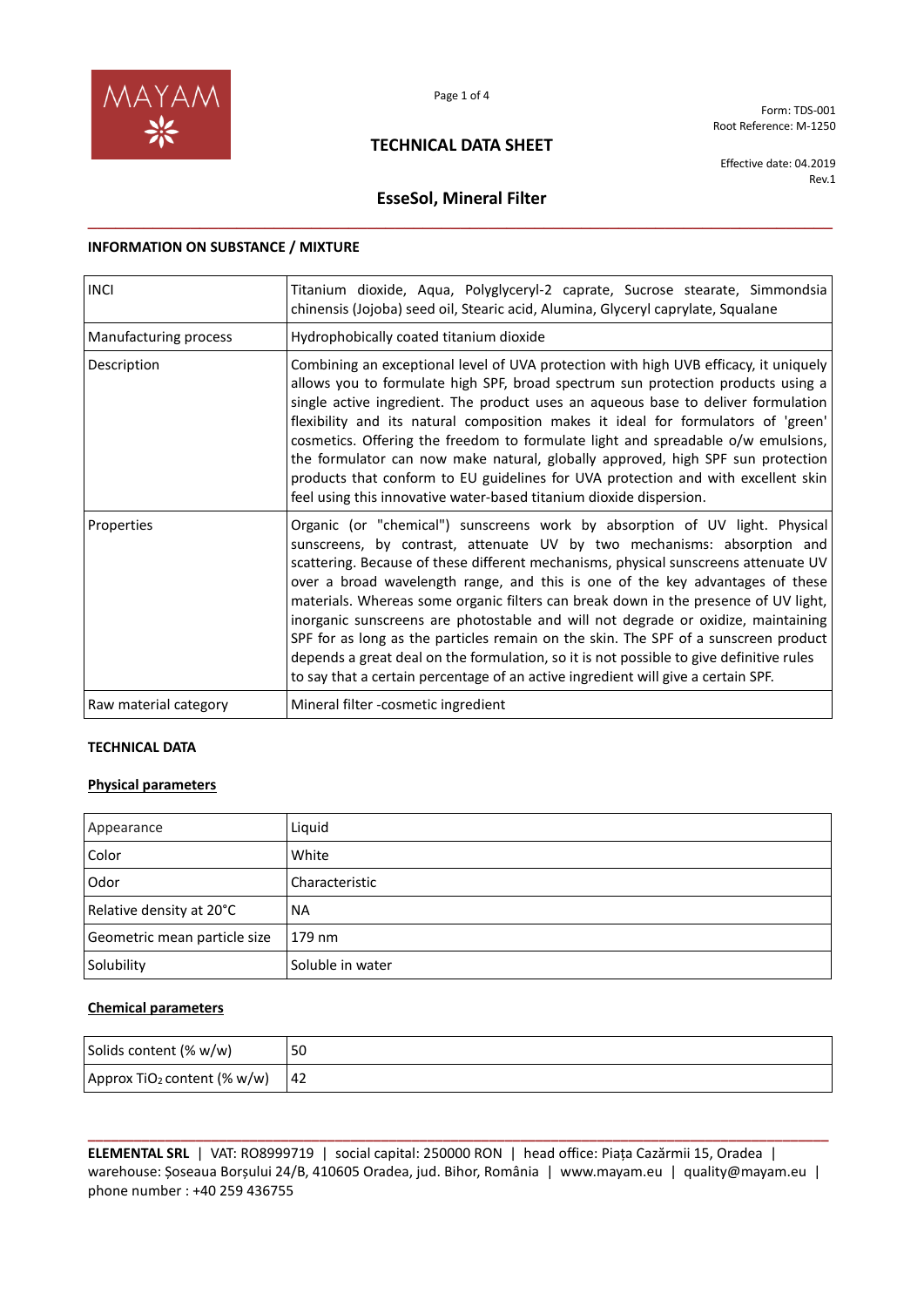

### **TECHNICAL DATA SHEET**

Form: TDS-001 Root Reference: M-1250

Effective date: 04.2019 Rev.1

# **EsseSol, Mineral Filter \_\_\_\_\_\_\_\_\_\_\_\_\_\_\_\_\_\_\_\_\_\_\_\_\_\_\_\_\_\_\_\_\_\_\_\_\_\_\_\_\_\_\_\_\_\_\_\_\_\_\_\_\_\_\_\_\_\_\_\_\_\_\_\_\_\_\_\_\_\_\_\_\_\_\_\_\_\_\_\_**

#### **TRANSPORT, STORAGE and SHELF LIFE**

| Storage conditions | Store in closed packaging, away from light, at a steady and moderate temperature.<br>Protect from freezing. Stir well before use. |
|--------------------|-----------------------------------------------------------------------------------------------------------------------------------|
| <b>Shelf Life</b>  | 5 years, in closed packaging and the recommended conditions.                                                                      |
| Customs code       |                                                                                                                                   |

#### **LEGISLATION**

| <b>STATEMENT</b>  | Annexes II and III of European Cosmetics Regulation (EC) No 1223/2009<br>In relation to Regulation (EC) No 1223/2009 and its subsequent amendments, no<br>intentional components or known impurities are forbidden or restricted substances<br>as listed in Annex II or Annex III of this Regulation.<br>Where there is the possible presence of residual, low levels of Annex II substances<br>and/or carcinogens, mutagens and reproductive toxicants, these fall under Article 17<br>'Traces of prohibited substances' of the Cosmetics Regulation (EC) No 1223/2009.                                                                                                                                                                                                                                                                                           |  |  |  |  |
|-------------------|--------------------------------------------------------------------------------------------------------------------------------------------------------------------------------------------------------------------------------------------------------------------------------------------------------------------------------------------------------------------------------------------------------------------------------------------------------------------------------------------------------------------------------------------------------------------------------------------------------------------------------------------------------------------------------------------------------------------------------------------------------------------------------------------------------------------------------------------------------------------|--|--|--|--|
| Certification     |                                                                                                                                                                                                                                                                                                                                                                                                                                                                                                                                                                                                                                                                                                                                                                                                                                                                    |  |  |  |  |
| <b>EINECS</b>     |                                                                                                                                                                                                                                                                                                                                                                                                                                                                                                                                                                                                                                                                                                                                                                                                                                                                    |  |  |  |  |
| CAS               |                                                                                                                                                                                                                                                                                                                                                                                                                                                                                                                                                                                                                                                                                                                                                                                                                                                                    |  |  |  |  |
| <b>UVA Claims</b> | Measurement and labeling of UVA protection in sunscreen products is complex,<br>because different countries and regions recognize different test methods and<br>labeling criteria. The main ones are summarized below.<br><b>USA</b><br>In June 2011, the FDA released its Final Rule on sunscreen labelling and effectiveness<br>testing. Among these, the ability to be able to claim "broad spectrum" on pack an in-<br>vitro pass/fail test based on the critical wavelength value of 370nm will be used. In<br>addition, only sunscreens that comply with an SPF ≥15, will be able to claim "helps<br>prevent sunburn" and "if used as directed with other sun protection measures,<br>decreases the risk of skin cancer and early skin aging caused by the sun." For<br>sunscreens that do not comply with this, a health warning is required. Test protocol |  |  |  |  |
|                   | to measure critical wavelength involves applying a sample to a PMMA plate and<br>subjecting it to a preirradiation step of 4 MEDs (Minimum Erythemal Dose) of 800<br>$J/m^2$ -eff. The transmittance through the plate is measured using the Labsphere UV-<br>2000S analyzer and the critical wavelength is calculated using the equation below.                                                                                                                                                                                                                                                                                                                                                                                                                                                                                                                   |  |  |  |  |
|                   | $\int A(\lambda)d\lambda = 0.9 \int A(\lambda)d\lambda$<br>290                                                                                                                                                                                                                                                                                                                                                                                                                                                                                                                                                                                                                                                                                                                                                                                                     |  |  |  |  |
|                   | <b>Europe</b>                                                                                                                                                                                                                                                                                                                                                                                                                                                                                                                                                                                                                                                                                                                                                                                                                                                      |  |  |  |  |
|                   | The 2006 EU Recommendation on sun products includes the following guidelines for<br>UVA protection:                                                                                                                                                                                                                                                                                                                                                                                                                                                                                                                                                                                                                                                                                                                                                                |  |  |  |  |
|                   | 1. The UVA Protection Factor should be at least 1/3 of the SPF, ie. the ratio                                                                                                                                                                                                                                                                                                                                                                                                                                                                                                                                                                                                                                                                                                                                                                                      |  |  |  |  |

**\_\_\_\_\_\_\_\_\_\_\_\_\_\_\_\_\_\_\_\_\_\_\_\_\_\_\_\_\_\_\_\_\_\_\_\_\_\_\_\_\_\_\_\_\_\_\_\_\_\_\_\_\_\_\_\_\_\_\_\_\_\_\_\_\_\_\_\_\_\_\_\_\_\_\_\_\_\_\_\_\_\_\_\_\_\_\_\_\_\_\_\_\_\_\_\_ ELEMENTAL SRL** | VAT: RO8999719 | social capital: 250000 RON | head office: Piața Cazărmii 15, Oradea | warehouse: Șoseaua Borșului 24/B, 410605 Oradea, jud. Bihor, România | www.mayam.eu | quality@mayam.eu | phone number : +40 259 436755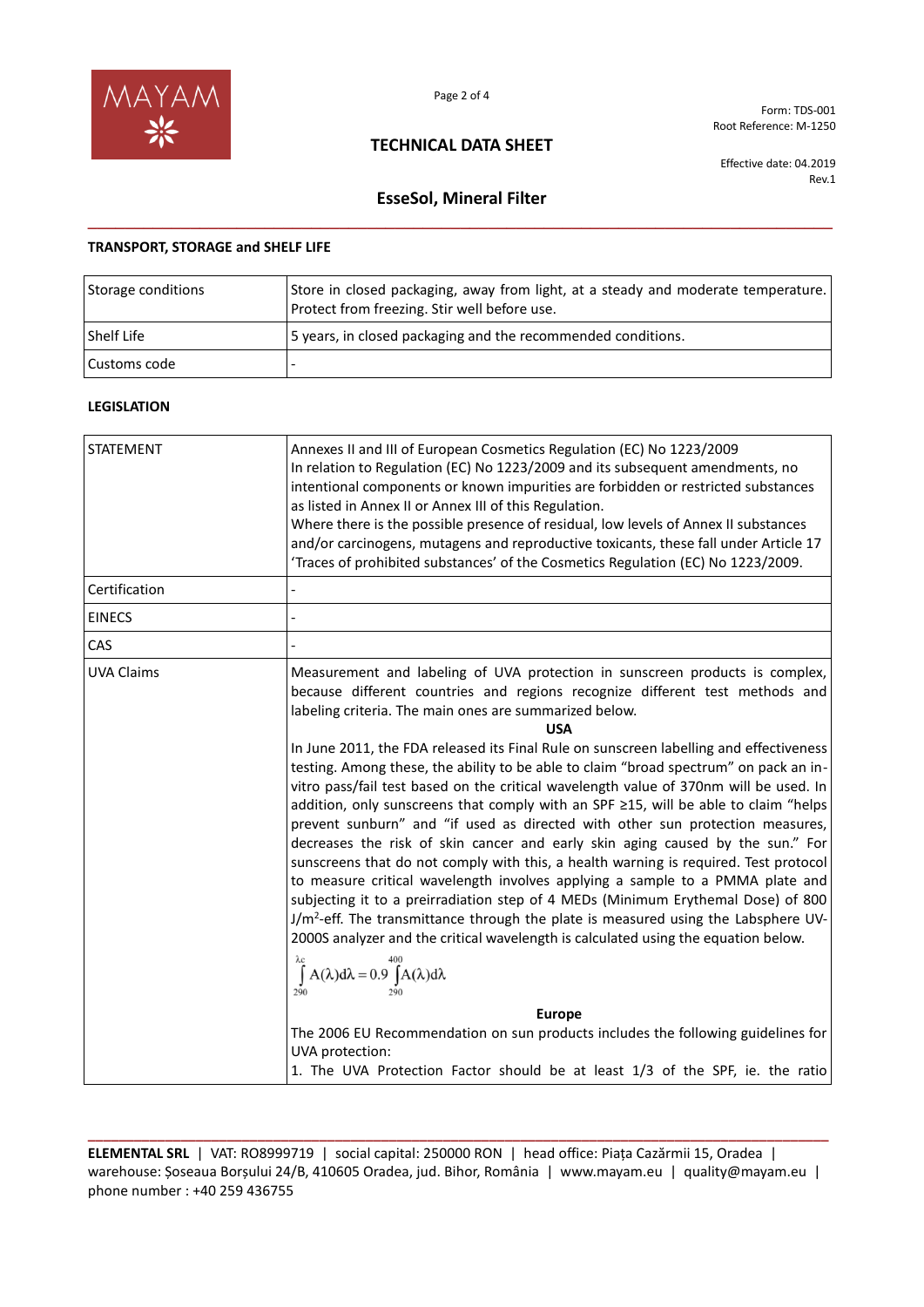

Page 3 of 4

**TECHNICAL DATA SHEET**

Form: TDS-001 Root Reference: M-1250

Effective date: 04.2019 Rev.1

# **EsseSol, Mineral Filter \_\_\_\_\_\_\_\_\_\_\_\_\_\_\_\_\_\_\_\_\_\_\_\_\_\_\_\_\_\_\_\_\_\_\_\_\_\_\_\_\_\_\_\_\_\_\_\_\_\_\_\_\_\_\_\_\_\_\_\_\_\_\_\_\_\_\_\_\_\_\_\_\_\_\_\_\_\_\_\_**

| method. |                  |                                                                               |                    |                       |                           |                  | SPF/UVAPF should be less than or equal to 3. Note that in this calculation, SPF means<br>the labeled SPF of the product. UVAPF can be measured either in-vivo, using the<br>Persistent Pigment Darkening (PPD) method, or by using the COLIPA invitro UVAPF                                                                                                                                                                                                                                                                                                                                                                                                                                                       |  |
|---------|------------------|-------------------------------------------------------------------------------|--------------------|-----------------------|---------------------------|------------------|-------------------------------------------------------------------------------------------------------------------------------------------------------------------------------------------------------------------------------------------------------------------------------------------------------------------------------------------------------------------------------------------------------------------------------------------------------------------------------------------------------------------------------------------------------------------------------------------------------------------------------------------------------------------------------------------------------------------|--|
|         |                  | simple logo to indicate on the label that a product meets these requirements: |                    |                       |                           |                  | 2. A critical wavelength of at least 370nm. COLIPA have recommended the following<br>UVA                                                                                                                                                                                                                                                                                                                                                                                                                                                                                                                                                                                                                          |  |
|         |                  |                                                                               |                    | UK                    |                           |                  |                                                                                                                                                                                                                                                                                                                                                                                                                                                                                                                                                                                                                                                                                                                   |  |
|         |                  | shown in the following table:                                                 |                    |                       |                           |                  | The Boots Star Rating System is still widely used in the UK. Products are assigned a<br>star rating based on the mean absorbance ratio, which is the ratio of the mean<br>absorbance in the UVA to the mean absorbance in the UVB. Boots revised the system<br>in 2008, and as part of this revision, the 1- and 2-star categories were declared<br>obsolete, as products in these categories would not meet the EU requirements<br>described above. Therefore, there are now just three categories (3-, 4-, and 5-star). A<br>pre-irradiation step is included to take account of any photo-decay of actives, and the<br>star rating is defined by the pre- and post-irradiation values of the UVA/UVB ratio, as |  |
|         |                  |                                                                               |                    |                       | <b>Initial UVA:UVB</b>    |                  |                                                                                                                                                                                                                                                                                                                                                                                                                                                                                                                                                                                                                                                                                                                   |  |
|         |                  |                                                                               | $0.0 - 0.59$       | $0.6 - 0.79$          | $0.8 - 0.89$              | > 0.9            |                                                                                                                                                                                                                                                                                                                                                                                                                                                                                                                                                                                                                                                                                                                   |  |
|         |                  | $0.0 - 0.56$                                                                  | <b>No Rating</b>   | <b>No Rating</b>      | <b>No Rating</b>          | <b>No Rating</b> |                                                                                                                                                                                                                                                                                                                                                                                                                                                                                                                                                                                                                                                                                                                   |  |
|         | Post<br>exposure | $0.57 - 0.75$                                                                 | <b>No Rating</b>   | $\frac{1}{x}$<br>COOD | $\frac{0}{x}$<br>COOD     | $\frac{0}{x}$    |                                                                                                                                                                                                                                                                                                                                                                                                                                                                                                                                                                                                                                                                                                                   |  |
|         | UVA:UVB          |                                                                               | $0.76 - 0.85$      | No Rating             | 0000                      | 经<br>SUPERIOR    | $\overline{\mathbf{t}^{\star}_{\star}}$<br>SUPERIOR                                                                                                                                                                                                                                                                                                                                                                                                                                                                                                                                                                                                                                                               |  |
|         |                  | > 0.86                                                                        | No Rating          | $\frac{1}{x}$         | $\frac{1}{2}$<br>SUPERIOR | 四枝               |                                                                                                                                                                                                                                                                                                                                                                                                                                                                                                                                                                                                                                                                                                                   |  |
|         |                  | measured by the PPD method. There are three labeling categories, as follows:  |                    | Japan                 |                           |                  | The Japanese "PA+" labeling system is based on the in-vivo UVA protection factor, as                                                                                                                                                                                                                                                                                                                                                                                                                                                                                                                                                                                                                              |  |
|         |                  |                                                                               | <b>UVAPF (PPD)</b> |                       | <b>PA</b> rating          |                  |                                                                                                                                                                                                                                                                                                                                                                                                                                                                                                                                                                                                                                                                                                                   |  |
|         |                  |                                                                               |                    |                       | PA+                       |                  |                                                                                                                                                                                                                                                                                                                                                                                                                                                                                                                                                                                                                                                                                                                   |  |
|         |                  |                                                                               | 2 to $<$ 4         |                       |                           |                  |                                                                                                                                                                                                                                                                                                                                                                                                                                                                                                                                                                                                                                                                                                                   |  |
|         |                  |                                                                               | 4 to < 8           |                       | PA++                      |                  |                                                                                                                                                                                                                                                                                                                                                                                                                                                                                                                                                                                                                                                                                                                   |  |

**\_\_\_\_\_\_\_\_\_\_\_\_\_\_\_\_\_\_\_\_\_\_\_\_\_\_\_\_\_\_\_\_\_\_\_\_\_\_\_\_\_\_\_\_\_\_\_\_\_\_\_\_\_\_\_\_\_\_\_\_\_\_\_\_\_\_\_\_\_\_\_\_\_\_\_\_\_\_\_\_\_\_\_\_\_\_\_\_\_\_\_\_\_\_\_\_ ELEMENTAL SRL** | VAT: RO8999719 | social capital: 250000 RON | head office: Piața Cazărmii 15, Oradea | warehouse: Șoseaua Borșului 24/B, 410605 Oradea, jud. Bihor, România | www.mayam.eu | quality@mayam.eu | phone number : +40 259 436755